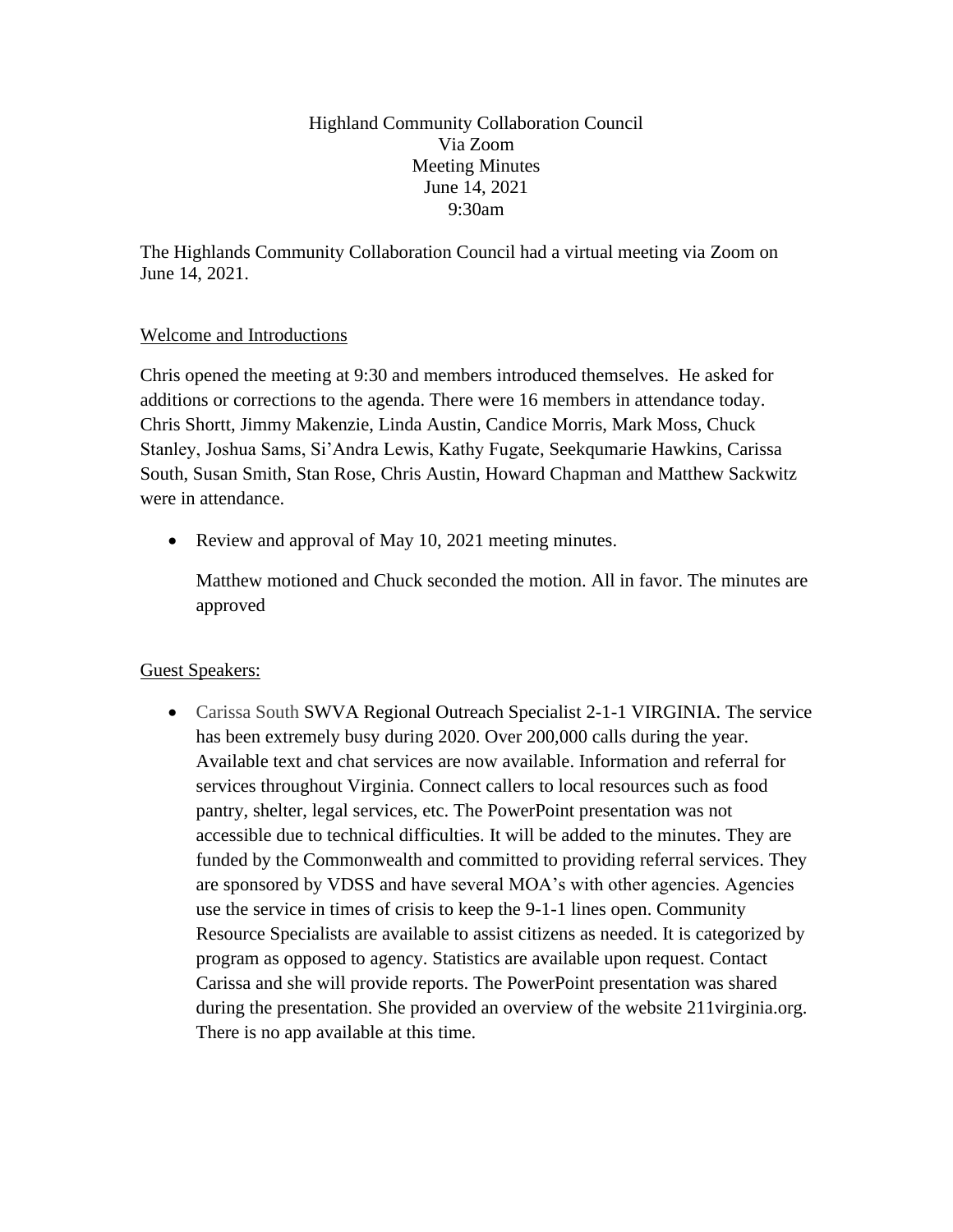• Seekqumarie Hawkins Workforce Development Specialist (WDS) Virginia Department of Corrections Pocahontas State Correctional Center. Joshua Sams opened the presentation by providing an overview of exit interviews that are being conducted at Pocahontas. The interviews are video recorded and provided to the probation officer via email. It is in the format of the inmate's own voice and is captured as a video to themselves. They discuss items that will lead to a case plan. Questions such as what obstacles do you foresee in regard to reoffending? He requests feedback from probation officers in regard to what questions they would like to see added to the list. Ms. Hawkins works to support inmates through reentry. They begin the journey 6-months pre-release. They receive supportive services and training. Ms. Hawkins is also seeking success stories from folks who have been previously incarcerated. Especially any who have previous DWI's and how they have overcome barriers.

# New Business

- Refer to committee members: Matthew Sackwitz (Finance Committee): Provide an update regarding May 27 virtual meeting focused on future Q&A session. Matt says he would like to invite 1-2 inmates from Pocahontas to join the HCCC meeting and conduct a Q and A session from the council's standpoint. There are many decisions to be made and the council will have the opportunity to see what challenges exist and provide possible solutions. Matt would like to have the questions submitted in advance so we can assign them to the correct council member. It appears that we have access to video equipment and also clearance from the institution to conduct the meeting.
- Tentative IN-PERSON meeting for Monday August 9, 2021 (Smyth Co): Refer to Chris Austin. Video equipment is available.

# July 2021 Council Presentations:

Chris will ask Felisha to provide a presentation. Ms. Lewis will also consider providing a presentation. Chris asks for members to email him with any requests.

## Sub-Committee Reports

*Housing Committee/ Service Integration Committee/ Grants/Finance Committee* (Matt, Emma, Andy, Felisha, and Linda)

*Employment Committee:* (Jimmy with DARS, Mike with VEC) None